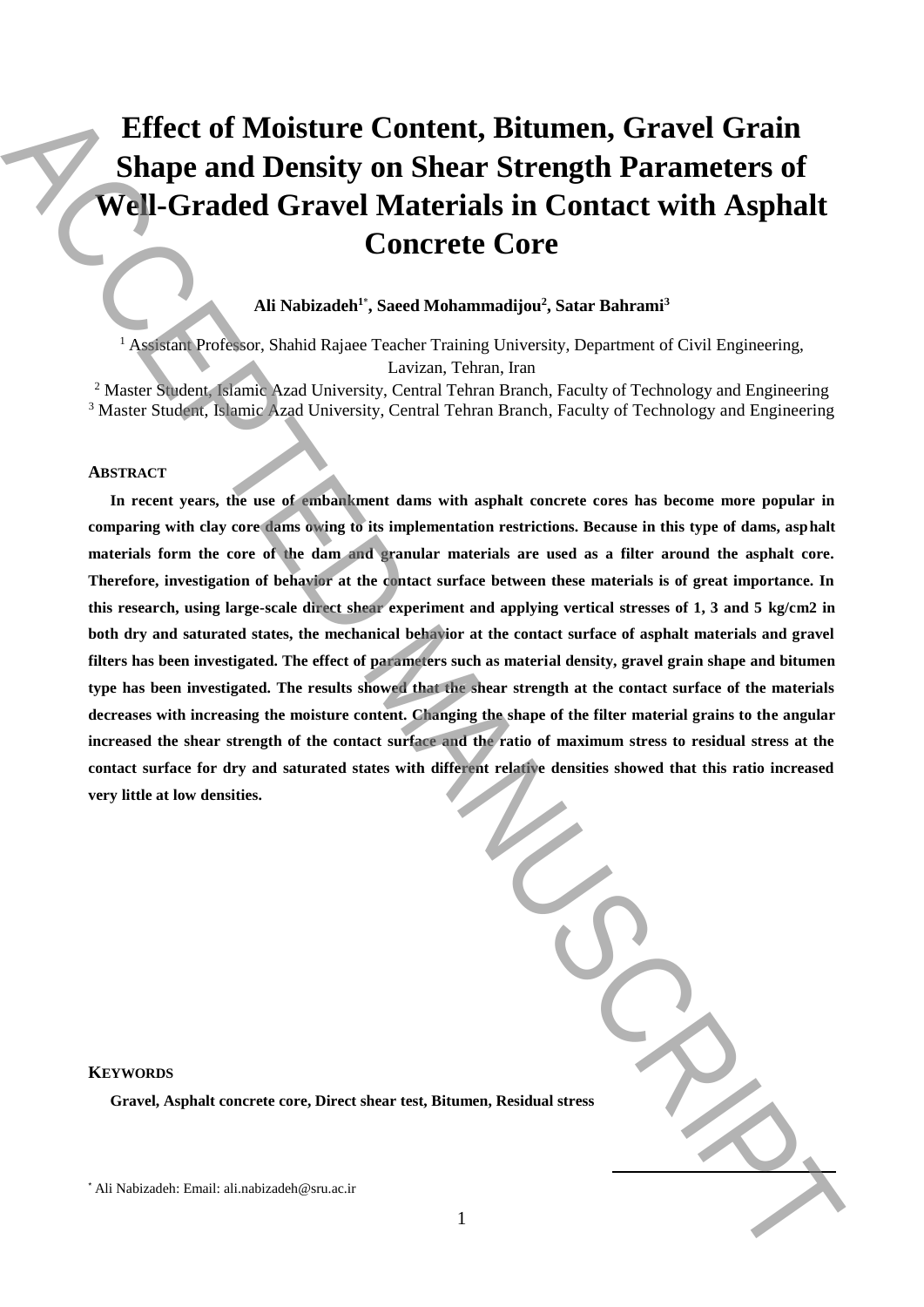### **1. Introduction**

For a long time embankment dams have been built for regulating and storage of water. Embankment dam is a dam type which is widely used in the world [1]. Embankment dams are comprised of two fundamental components, the first is an impermeable core and the other is support shell which maintains dam stability [2]. Clay is often used as the core material due to its low permeability, but its application is associated with some limitations. In some projects the borrow materials are not close to the project site and transport of clayey material to the site is too costly. In some projects, while the borrow materials are accessible but due to presence of rainfall and high humidity of clay, construction of clayey core is faced with some problems [3]. Application of asphalt concrete could be an appropriate solution in these areas. The asphalt concrete core was first used 50 years ago in Germany. From 1987 on, by introducing the machine compaction equipment, great advancements were attained in execution and compaction of cores with the surrounding filters. The asphalt concrete core is practically impermeable; it is resistant against erosion and is flexible. The core and filter materials are compacted and executed at 20 and 25cm layers. The asphalt concrete core provides an impermeable layer which is protected by the transition zone [4]. **l** a transformation of the value of the shear of the shear of the shear of the shear of the shear of the shear of the shear of the shear of the shear of the shear of the shear of the shear of the shear of the shear of the

#### **2. Materials and test method**

Angular and rounded shape gravel materials have been used for this research. The size of largest used grain is 25mm. for better investigating the physical properties of the materials used in grain size analysis, the minimum and maximum densities were calculated together with the specific gravity of the solid particles. The physical properties of used materials are given in Table 1.

The selected bitumen for making asphalt concrete is grade 60/70 which belongs to the hard bitumen class and is appropriate for the asphalt mix design needed for this research.

In order to select the proper grain size distribution for asphalt concrete mix, use the Fuller curve method to making the asphalt concrete mix

Finally an asphalt concrete specimen was prepared for Marshall Test according to Standard ASTM D 6927- 06 with 6% bitumen.

In order to perform the test, use has been made of the direct shear test apparatus with 15x30x30cm dimensions. The direct shear test was performed according to ASTM D 3080-90 method. The test was performed under four general states:

1-Gravel materials in dry state

2-Gravel materials in saturated state

3-Interface of the gravel materials and asphalt in dry state

4- Interface of the gravel materials and asphalt in saturated state

For performing the test, the specimens were placed within the shear box at relative compaction values of 40%, 60% and 80% and under surcharge loads of 1, 3 and  $5 \text{ kg/cm}^2$ 

Rapid tests (Cu) were performed on the specimen and they underwent shear at 1mm/minute speed. The implemented method for states no. 3 and 4 was similar to the previous ones but with this difference that immediately after mixing, the hot asphalt mix was placed at the lower half of the shear box, then preparation of gravel materials with the above mentioned relative compaction values was done at the upper half of the box. Figures 1 and 2 show a view of the preparation stages for placing specimen in the shear box.

#### **Table 1. Properties of graded grains for test**

| Type of materials      | Angular | Rounded |
|------------------------|---------|---------|
|                        | gravel  | gravel  |
| Maximum Aggregate Size | 25      | 25      |
| (mm)                   |         |         |
| C <sub>c</sub>         | 28.70   | 23.75   |
| C                      | 2.41    | 2.30    |
| Ydmax                  | 2.03    | 2.11    |
| $\gamma$ dmin          | 1.57    | 1.66    |
| Soil classification    | GW      | GW      |



**Figure 1. Preparation of the asphalt mix at the**